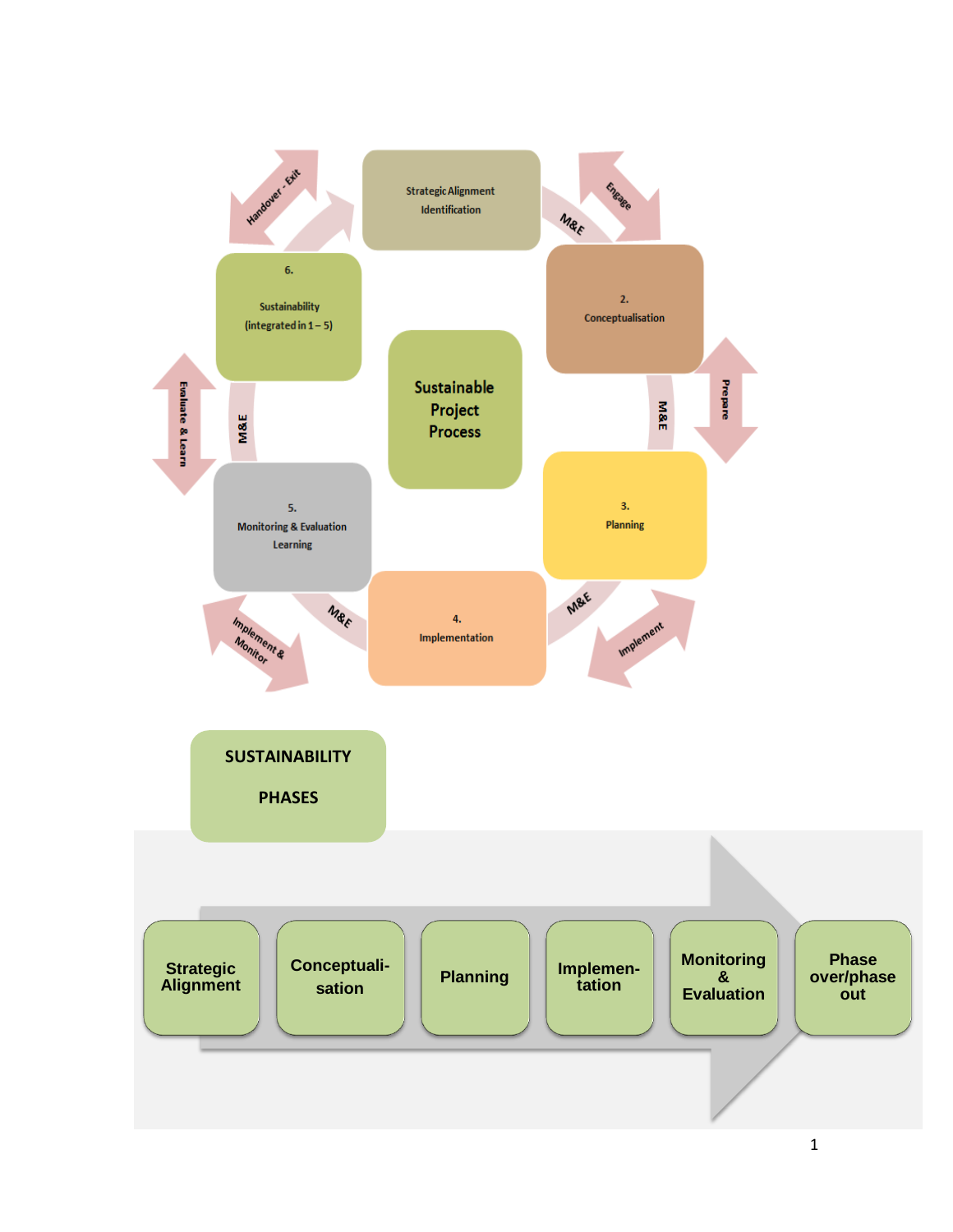#### **1. Sustainability Overview**

| Who is involved                                                                                                                                                                                        | <b>What happens</b>                                                                                                                                                                                                                                                                                                  | <b>Decisions made</b>                                                                                                                                                                                                                                                                                                                                      |
|--------------------------------------------------------------------------------------------------------------------------------------------------------------------------------------------------------|----------------------------------------------------------------------------------------------------------------------------------------------------------------------------------------------------------------------------------------------------------------------------------------------------------------------|------------------------------------------------------------------------------------------------------------------------------------------------------------------------------------------------------------------------------------------------------------------------------------------------------------------------------------------------------------|
| <b>Key Stakeholders</b><br><b>Board of Directors</b><br>Executive Management,<br>Chief Operations Officer,<br>Programme Managers<br><b>Project Managers</b><br>Project participants<br>(beneficiaries) | Project is implemented and<br>evaluation/assessments find<br>that the project is sustainable<br>and can continue without the<br>support of funders or the<br>Project is not sustainable and<br>still needs funding/other<br>support and a phasing out<br>strategy is implemented by<br>funding/support institutions. | If sustainable: When to exit<br>➤<br>and handover the project to<br>the community (project<br>participants/beneficiaries)<br>If not sustainable: what<br>$\blacktriangleright$<br>strategy to implement to<br>ensure that there is a phase-<br>over period?<br>What support is<br>required during phase-<br>over?<br>When to finally exit<br>and handover? |
| <b>Tools and Guidelines</b>                                                                                                                                                                            |                                                                                                                                                                                                                                                                                                                      | <b>Where to find</b>                                                                                                                                                                                                                                                                                                                                       |
| Sustainability check list<br>Quality check list<br><b>Project Closure Document</b>                                                                                                                     |                                                                                                                                                                                                                                                                                                                      | At the beginning of each of<br>the phases.<br>Tool 22                                                                                                                                                                                                                                                                                                      |
| case examples                                                                                                                                                                                          |                                                                                                                                                                                                                                                                                                                      |                                                                                                                                                                                                                                                                                                                                                            |
| <b>Sustainability Study</b>                                                                                                                                                                            |                                                                                                                                                                                                                                                                                                                      | Learning and Resource                                                                                                                                                                                                                                                                                                                                      |
| Documents at end of this phase                                                                                                                                                                         |                                                                                                                                                                                                                                                                                                                      |                                                                                                                                                                                                                                                                                                                                                            |
| Evaluation findings                                                                                                                                                                                    |                                                                                                                                                                                                                                                                                                                      |                                                                                                                                                                                                                                                                                                                                                            |
| Lessons learnt                                                                                                                                                                                         |                                                                                                                                                                                                                                                                                                                      |                                                                                                                                                                                                                                                                                                                                                            |
| Project ending – sign-off document                                                                                                                                                                     |                                                                                                                                                                                                                                                                                                                      |                                                                                                                                                                                                                                                                                                                                                            |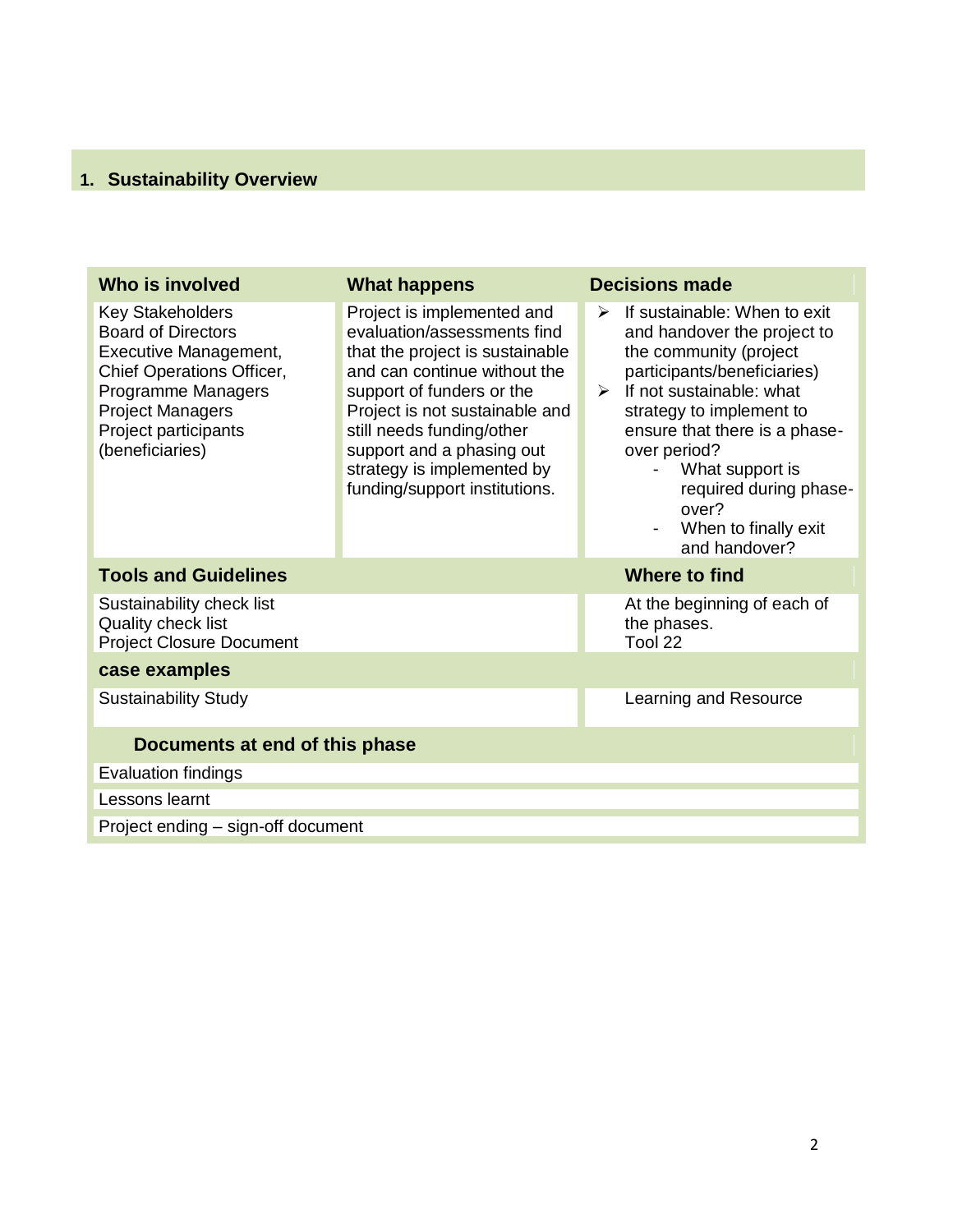**Sustainability is** not only one of the principles of any Development Agency's identity and role, but also a critical challenge for all Development Agencies. It is not possible to claim lasting impact in terms of rural poverty reduction without ensuring this aspect of development.

Sustainability is defined as "ensuring that the institutions supported through projects and the benefits realised are maintained and continue after the end of the project.

Stage 6: Sustainability has been made a separate stage, although it is a critical part of each of the stages in the Project Development Process. Sustainability lessons from Development Projects worldwide have been incorporated in the design of the resource. The European Union criteria for Development Project evaluation is used to set very high quality standards as a measure of Sustainable Development.

During this stage, a summary is provided of the sustainability principles contained in each of the phases (1-5).

A project is generally considered to be sustainable when it continues to deliver benefits to the project beneficiaries and/or other stakeholders for an extended period after the financial support has been terminated. In most cases sustainability is assessed from three perspectives namely: economic (i.e. financial), social and environmental.

There are various sustainability checks at the various stages which are highlighted here. A case study of a sustainability and due diligence of 5 projects of the Aspire Development Agency is included in the "Resources and Learning" part of the **SUSTAINABLE PROJECTS RESOURCE.** The following 7 criteria were applied in this study:

- 1. **Maintaining output levels:** Overall, is the project maintaining or increasing its outputs at a certain level year-on-year?
- 2. **Financial Break-even**: Does the project reveal that it is moving closer towards a financial break-even point year-on-year?
- 3. **Skills enhancement:** Can the project claim to be positively developing the skills of its beneficiaries on an on-going basis?
- 4. **Employment creation:** Is the project increasing its exposure, year-on-year, in terms of creating new employment opportunities/
- 5. **Community upliftment:** Is the project continuously contributing towards the improvement of the livelihoods of the local community?
- 6. **Defendable expenditure:** Can the funding that has been spent on the project be defended and upheld, based on the impacts that have resulted thereof?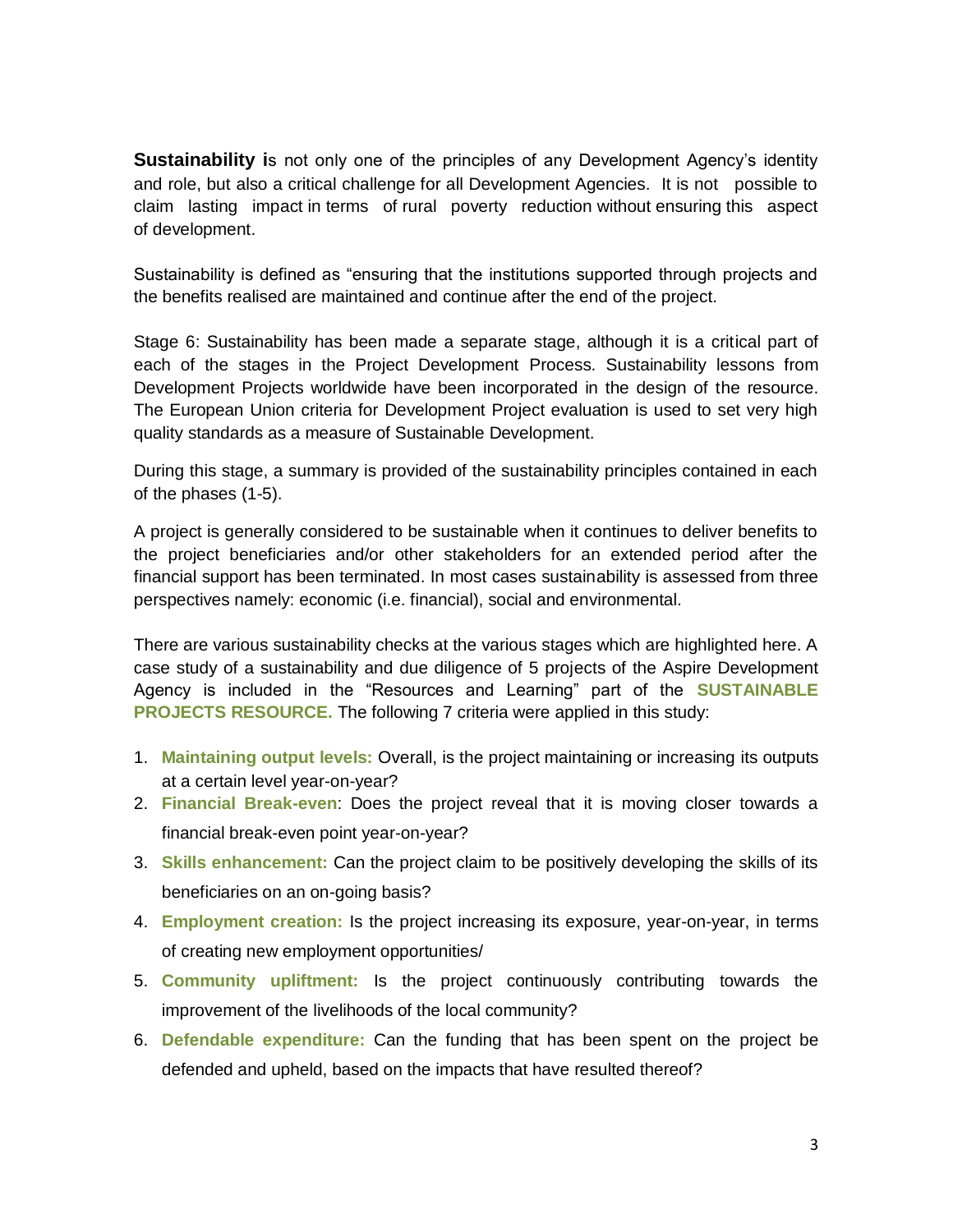7. **Eventual independence:** On its current path, will the project achieve operational independence from its technical and financial supporters in the medium to long term?

The findings of the study were unpacked during a workshop involving the Executive Committee and Programme management to use the learning for future projects. The Sustainable Project Process model was used to guide the discussion and reinforce the sustainability milestones required for each stage. The outcome of this exercise is included as an example of the typical sustainability issues experienced by Development Agencies. A second part of the workshop was determining the role that the Development Agency plays in supporting the projects during the phases. These recommendations are included in the table below.

| Phase 1:<br>identification and<br>strategic alignment | Focus on a few projects rather than attempting to take on<br>Funding methods established in the beginning and<br>formalised.                                                                                                                                                                                                                                                                                                                                                                                                                                                                                                                                                                                                                                                                                                                       |
|-------------------------------------------------------|----------------------------------------------------------------------------------------------------------------------------------------------------------------------------------------------------------------------------------------------------------------------------------------------------------------------------------------------------------------------------------------------------------------------------------------------------------------------------------------------------------------------------------------------------------------------------------------------------------------------------------------------------------------------------------------------------------------------------------------------------------------------------------------------------------------------------------------------------|
| Phase 2:<br>Conceptualisation                         | Community ownership is critical for sustainability. Facilitative<br>$\overline{\phantom{a}}$<br>role of the Development Agency to ensure all is on board<br>right from the beginning<br>Develop and implement a communication strategy to ensure<br>$\blacksquare$<br>that the community understands the intention of the project<br>and to prevent expectations that cannot be fulfilled by the<br>project<br>Allow enough time for stakeholder engagement: This will in<br>the long term be beneficial<br>Roles and responsibilities of stakeholders need to be clearly<br>defined<br>Local ownership must be emphasised<br>The Development Agency plays a pivotal role in facilitating<br>-<br>the development of partnerships.<br>Cross-project partnering must be explored<br>-<br>Link initiatives (programmes) and not work in silo's<br>-  |
| Phase 3:<br>Planning                                  | Include Environmental sustainability during planning (for<br>$\blacksquare$<br>infra-structure and Agriculture projects, an environmental<br>impact assessment is required)<br>Risk needs to be assessed and continuously manage ment<br>If funding is not committed in the form of a Memorandum of<br>$\overline{\phantom{0}}$<br>Agreement, then don't continue to the next phase.<br>Contingency funding needs to be in place<br>-<br>The high cost of feasibility and baseline studies need to be<br>-<br>budgeted for.<br>Long time is often needed for planning during which it<br>seems as if no progress is made. This is a threat to<br>sustainability as a project could be "rushed" to the next<br>phase without thorough consideration of sustainability<br>issues.<br>Issues such as availability of infrastructure, road access etc. |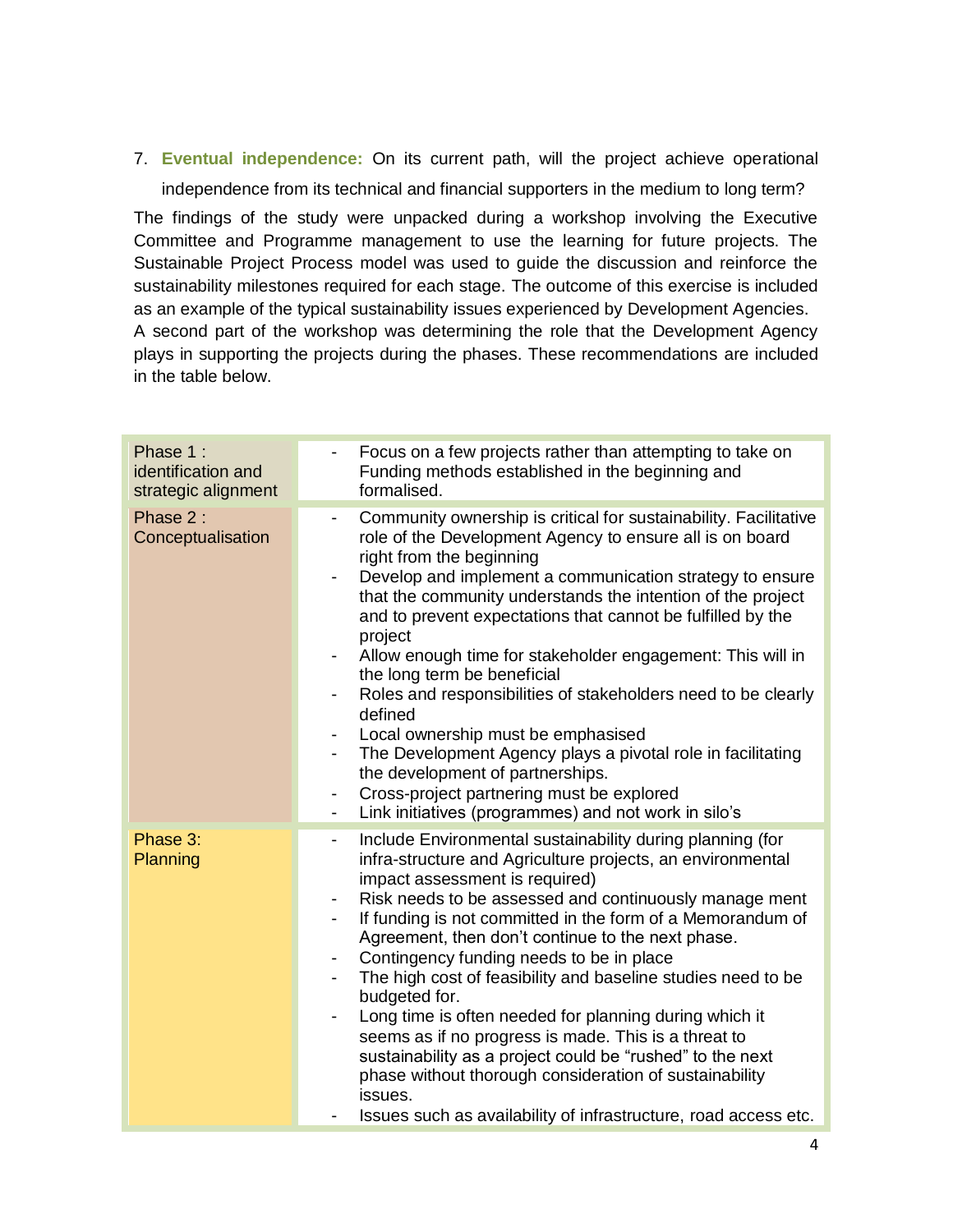|                                                     | needs to be considered during planning                                                                                                                                                                                                                                                                                                                                                                                                                                                                                                                          |
|-----------------------------------------------------|-----------------------------------------------------------------------------------------------------------------------------------------------------------------------------------------------------------------------------------------------------------------------------------------------------------------------------------------------------------------------------------------------------------------------------------------------------------------------------------------------------------------------------------------------------------------|
| Phase 4:<br>Implementation                          | Develop project management skills, business-management<br>۰.<br>and life skills of all project participants<br>Projects which creates job opportunities must be first priority<br>High need for on-the-job training to address high<br>unemployment and low levels of education<br>Long term succession planning to ensure projects can<br>continue after handover<br>Implement local procurement as far as possible<br>Progress monitoring on continuous basis<br>After implementation, projects must generate their own<br>$\overline{\phantom{0}}$<br>income |
| Phase 5<br>Monitoring &<br>Evaluation<br>- Learning | Learning and networking groups need to be established to<br>share experiences amongst Development Agencies.<br>Monitoring information and documentation must be shared<br>$\overline{\phantom{a}}$<br>to prevent that the institutional memory and learning is lost                                                                                                                                                                                                                                                                                             |

The administration and management of projects by the Development Agency is an important part of ensuring Programme- and project sustainability. During the second part of the workshop with the Executive Committee, the support role of Exco, Finance and Administration was defined. As part of the Resource and Learning of the **SUSTAINABLE PROJECTS RESOURCE,** there is a detailed outline of the management information system model recommended for Development Agencies as well as a learning module on establishing a Monitoring and Evaluation system for Development Agencies. The table below highlights in broad terms the role and documentation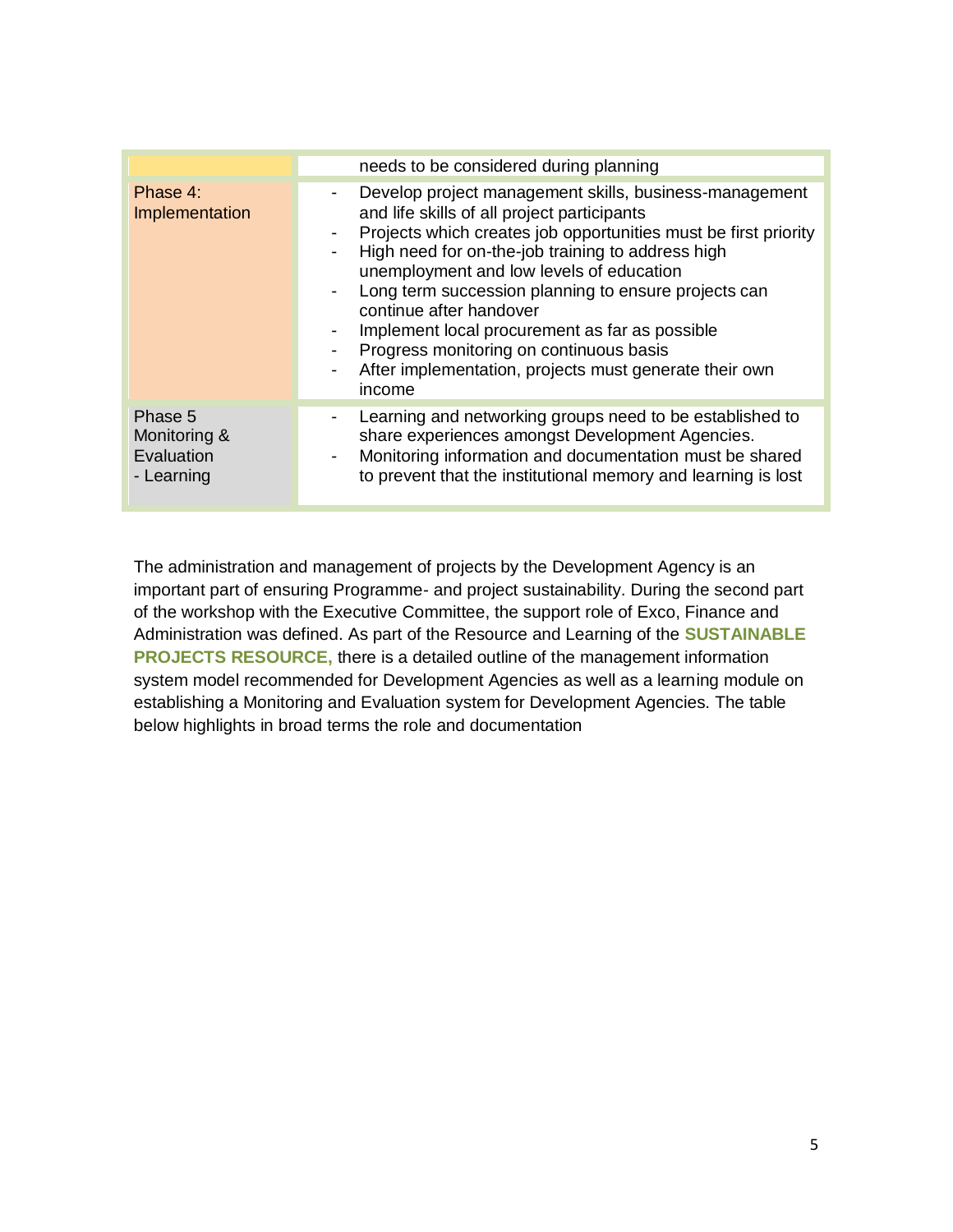| <b>Phase</b>                                             | <b>Institutional support Role</b>                                                                                                                                                                                                                                                                | <b>Documents</b>                                                                                                                                                                                                                                                                                        |
|----------------------------------------------------------|--------------------------------------------------------------------------------------------------------------------------------------------------------------------------------------------------------------------------------------------------------------------------------------------------|---------------------------------------------------------------------------------------------------------------------------------------------------------------------------------------------------------------------------------------------------------------------------------------------------------|
| Phase 1:<br>identification and<br>strategic<br>alignment | <b>Strategic Direction</b><br>$\frac{1}{2}$<br><b>Strategic Decisions</b><br>Funding for projects<br>-<br><b>Budgeting</b><br>-<br><b>Strategic Focus</b><br>-<br>Board review session<br>$\qquad \qquad \blacksquare$                                                                           | Strategic Plan<br>Monitoring plan                                                                                                                                                                                                                                                                       |
| Phase 2:<br>Conceptualisation                            | Review MoA's and Edit<br>$\qquad \qquad \blacksquare$<br>Stakeholder relations<br>-<br><b>Dispute Resolutions</b><br>-<br>Stakeholder engagement<br>-<br>strategy<br>Strategic Planning of<br>$\overline{\phantom{0}}$<br>Programme                                                              | Signed MoA                                                                                                                                                                                                                                                                                              |
| Phase 3:<br>Planning                                     | <b>Budget Availability</b><br>-<br>Procurement if necessary<br>$\overline{\phantom{0}}$<br>Fund raising<br>$\overline{\phantom{0}}$<br>Operations monitoring<br>$\overline{\phantom{0}}$<br>Recommended payment<br>$\qquad \qquad \blacksquare$<br>Procurement: appoint<br>-<br>service provider | <b>Local Spatial</b><br>Development<br>Framework<br>Document<br>Designs<br>۰.<br><b>Needs Analysis</b><br>-<br>Feasibility<br>$\overline{\phantom{0}}$<br><b>Business plans</b><br>$\overline{\phantom{0}}$<br>Contracts (service<br>$\overline{\phantom{0}}$<br>provider)<br><b>Terms of Reference</b> |
| Phase 4:<br>Implementation                               | Payment on approved<br>$\overline{\phantom{0}}$<br>invoices<br>Feedback to Exco about<br>budget vs. expenditure<br>Project launches                                                                                                                                                              | Payment vouchers<br>۰.<br>Invoices<br>$\overline{\phantom{0}}$<br>Confirmation of<br>Quality/performance<br>and invoice approval<br>Budget vs.<br>Expenditure report                                                                                                                                    |
| Phase 5<br>Monitoring &<br>Evaluation<br>- Learning      | Document Management<br>Platform:<br>Corporate services keeps<br>hard and soft versions                                                                                                                                                                                                           | Programme and<br>Project performance                                                                                                                                                                                                                                                                    |
| Other support                                            | Information Technology<br>platform<br>Procurement of service<br>providers<br>Documentation<br>Marketing-Branding<br>Project handovers<br>Learning events                                                                                                                                         | Project completion<br>document                                                                                                                                                                                                                                                                          |

Table: Institutional support to project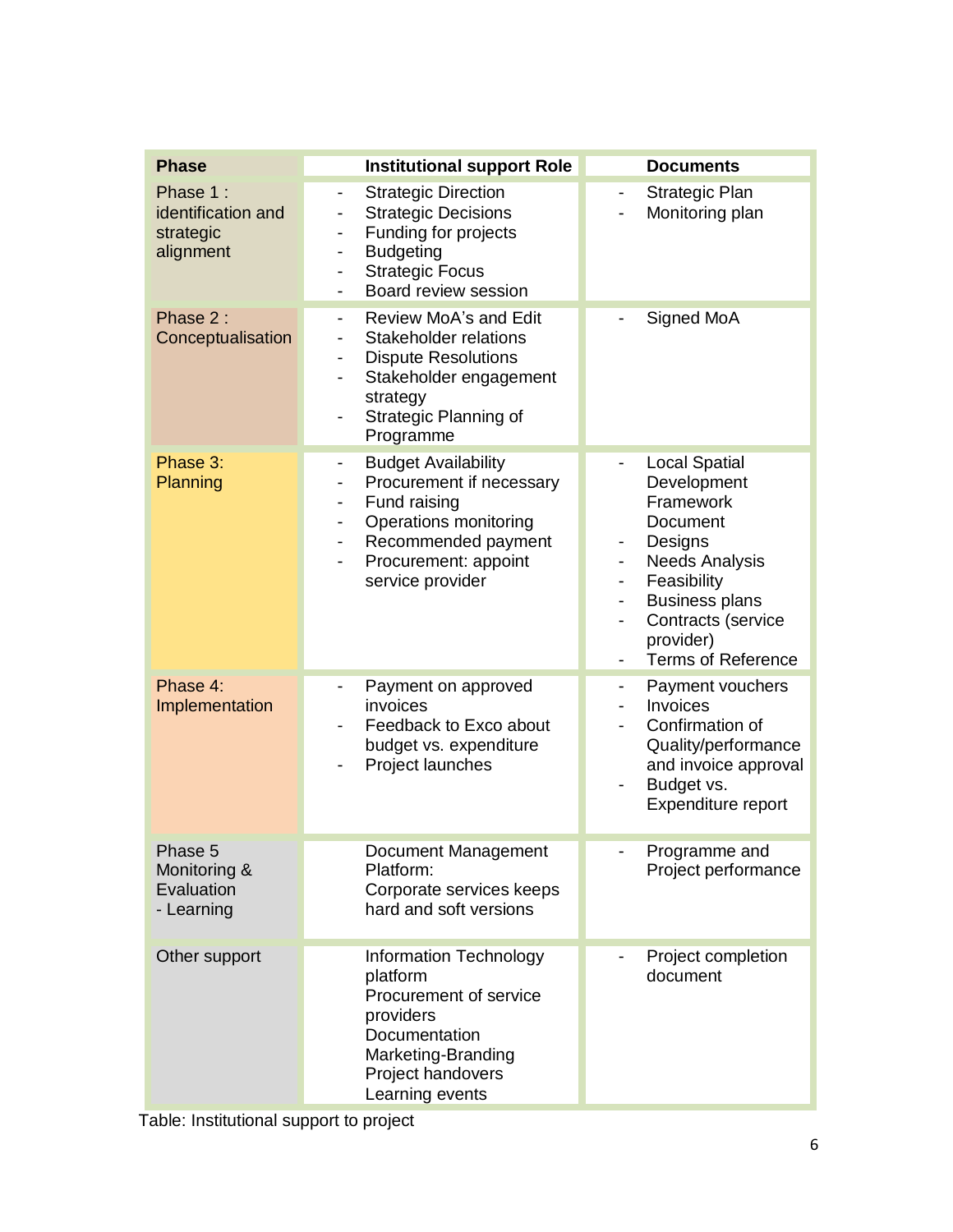| 2. Sustainability Quality Checks during the various phases of a Project<br><b>Process</b>        |                                                                                                                                                                                                                                                                                                                                                                                                            |  |
|--------------------------------------------------------------------------------------------------|------------------------------------------------------------------------------------------------------------------------------------------------------------------------------------------------------------------------------------------------------------------------------------------------------------------------------------------------------------------------------------------------------------|--|
| <b>Sustainability</b><br>principle <sup>1</sup><br><b>Institutional</b><br><b>Sustainability</b> | <b>Critical Milestone achieved before continuing to the</b><br>next project phase                                                                                                                                                                                                                                                                                                                          |  |
| Phase 1: identification<br>and strategic alignment                                               | Project outputs is aligned with programme outcomes which in<br>turn is aligned to Government strategic Goals and priorities<br>- Key elements of sustainability introduced early - already<br>during identification phase<br>Signed MoA's<br>٠<br><b>Strategic Plan Approved</b><br>Institutional ownership of project at the end of<br>٠<br>implementation decided (legal entity)<br><b>Funding model</b> |  |
| Phase 2:<br>Conceptualisation                                                                    | Stakeholder participation process in place<br><b>Feasibility studies</b><br>۰<br>Risk analysis and strategy in place<br>۰<br><b>Project Concept approved</b><br>۰                                                                                                                                                                                                                                          |  |
| Phase 3:<br>Planning                                                                             | Project plan developed and approved<br>Project budget approved and funding available<br>Project handover (exit strategy) developed                                                                                                                                                                                                                                                                         |  |
| Phase 4:<br>Implementation                                                                       | Project management, control and regular reporting<br>Baseline studies during beginning of implementation<br>Documentation procedures exists and is adhered to<br>Project monitored according to monitoring plan and linked to<br>performance management<br>Project participants are capacitated during implementation<br>and skills transferred                                                            |  |
| Phase 5<br>Monitoring & Evaluation<br>- Learning                                                 | Monitoring plan is approved and aligned to programme<br>outcomes<br>Project progress is measured and interim evaluations take<br>place to ensure project sustainability is on track and if not,<br>action to correct is taken.<br>Evaluation: (External) Project are evaluated and lessons<br>learnt are shared and serves as input into Strategic planning<br>Monitoring system in place and used         |  |
| Phase 6<br>Sustainability                                                                        | Sustainability & Exit: Project participants are capacitated<br>throughout the project lifecycle in preparation of exit<br>Sustainability:<br>Social, Economic and Environmental good practices<br>implemented throughout life cycle                                                                                                                                                                        |  |

**<sup>2.</sup> Sustainability Quality Checks during the various phases of a Project** 

 1 International Fund for Agricultural Development (IFAD), 2009, Tango International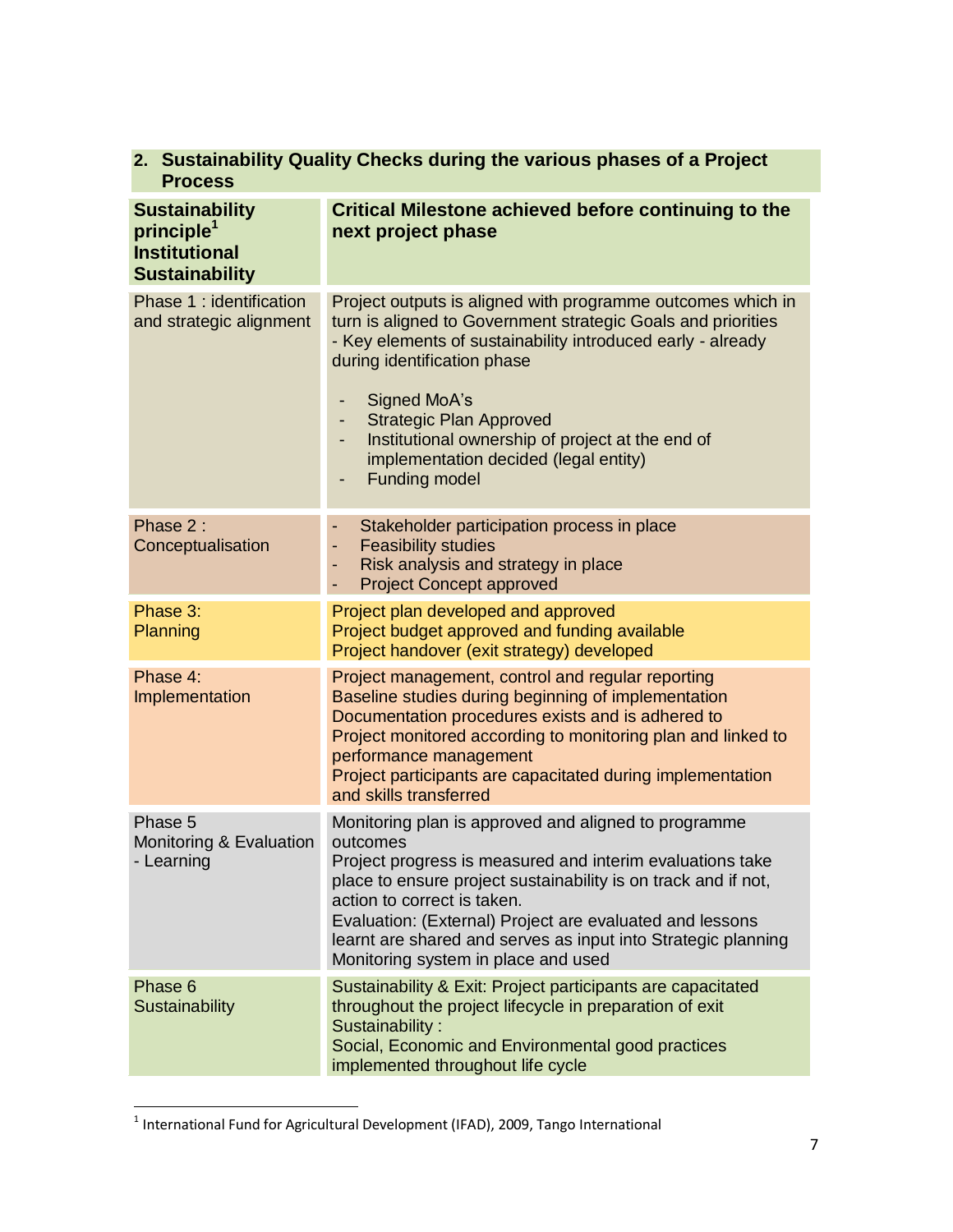### **3. Sustainability Activities During the entire Project Process (phases)**

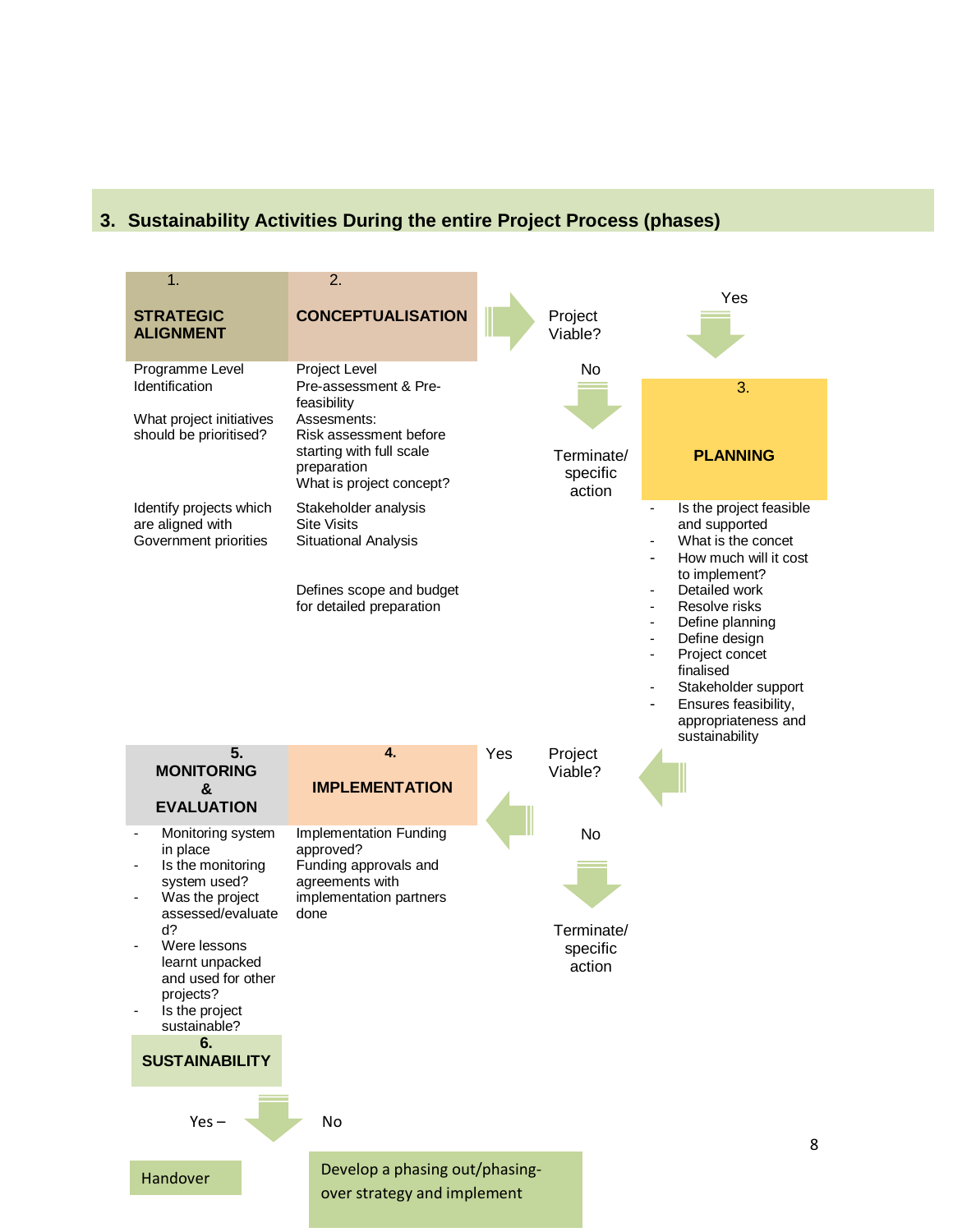## **4. Sustainability Quality Standards**



# **<sup>3</sup>Assessment Criteria**

#### **Relevance The analysis of relevance would focus on the extent to which the design effectively/appropriately**: Analysed the project's alignment with the government's development priorities and goals ✓ Identified key stakeholders and target groups (including gender analysis and analysis of vulnerable groups such as the disabled), assessed institutional capacity issues - effectively promoted local ownership  $\checkmark$ Clearly and accurately identified real problems Analysed lessons learned from past experience and ensured coherence with current/on-going initiatives  $\checkmark$ Provided a clear analysis of strategy options and justified the recommended implementation strategy ✓ Established a clear and logically coherent set of project objectives (goal, purpose, outputs) and a set of indicative activities for delivering each project output  $\checkmark$ Developed a clear and useful Logframe matrix with supporting activity and resource/cost schedules  $\checkmark$ Analysed assumptions/risks Established appropriate management and coordination arrangements Established appropriate and effective monitoring and evaluation systems **Exercise 2** Provided an analysis of sustainability issues – including the financial and economic sustainability of the proposed measure, environmental impact, benefits to both women and men and the use of appropriate technology ✓ **Efficiency** The efficiency criterion concerns how well the various activities transformed the available resources into the intended outputs (sometimes referred to as results), in terms of quantity, quality and timeliness. The assessment of Efficiency would therefore focus on such issues as:-

 $\overline{\phantom{a}}$ 

<sup>&</sup>lt;sup>2</sup> Spreckley, F., 2006: Local Livelihoods

<sup>&</sup>lt;sup>3</sup> Europe Aid Guidelines 2004 P 35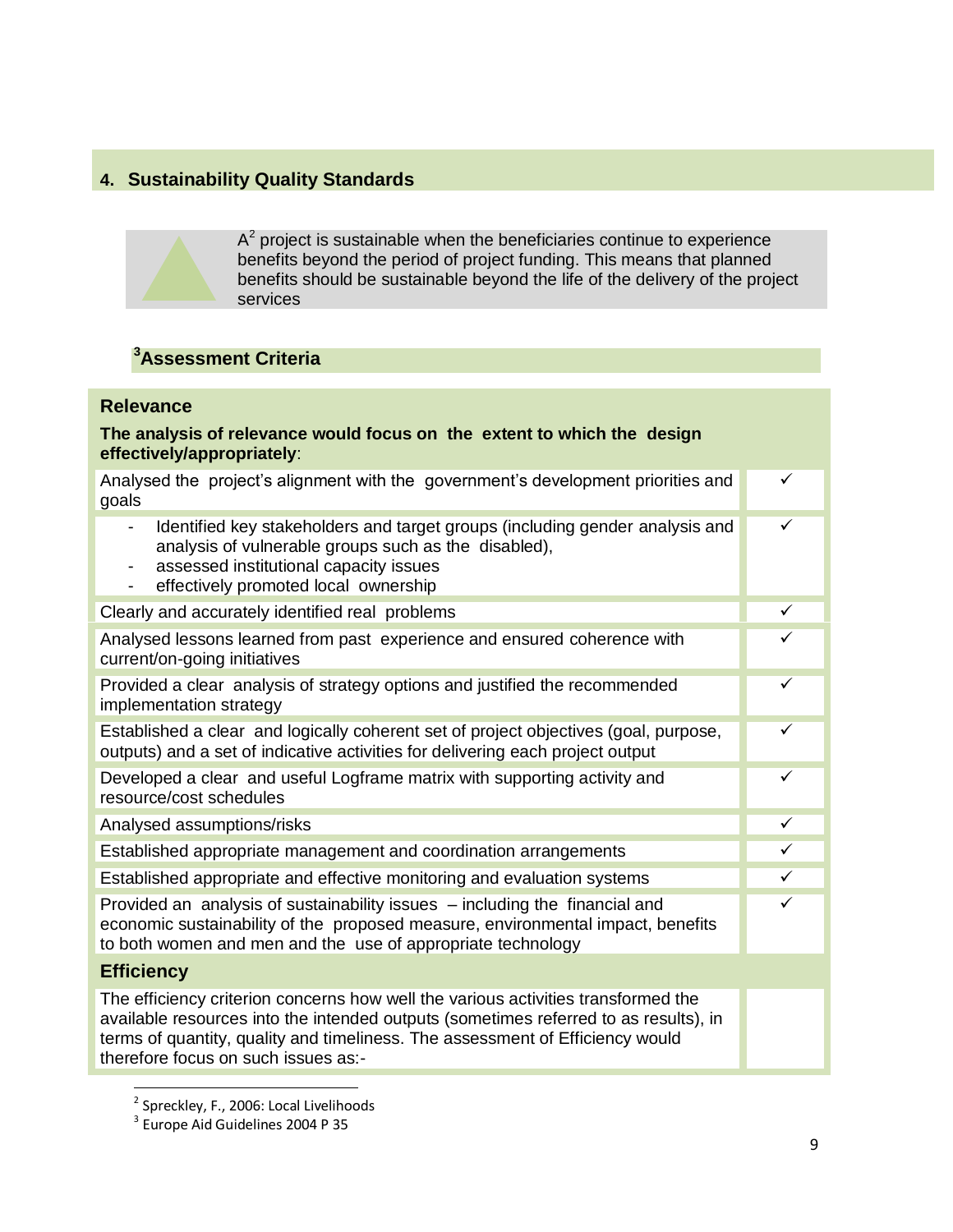| The quality of day-to-day management, for example in<br>Management of the budget (including whether an inadequate budget was a<br>factor);                                                                                                                                                                                                                                             | ✓ |
|----------------------------------------------------------------------------------------------------------------------------------------------------------------------------------------------------------------------------------------------------------------------------------------------------------------------------------------------------------------------------------------|---|
| Management of personnel, information, property, etc.<br>$\overline{\phantom{a}}$<br>Whether management of risk was adequate, i.e. Whether flexibility was<br>demonstrated in response to changes in circumstances;<br>Relations/coordination with local authorities, institutions, beneficiaries,<br>donors;<br>Respect for deadlines.                                                 |   |
|                                                                                                                                                                                                                                                                                                                                                                                        |   |
| Costs and value-for-money: how far the costs of the project were<br>Justified by the benefits                                                                                                                                                                                                                                                                                          | ✓ |
| Technical assistance: how well did it help to provide appropriate solutions and<br>develop local capacities to define and produce results?                                                                                                                                                                                                                                             |   |
| Quality of monitoring: its existence (or not), accuracy and flexibility, and the use<br>made of it; adequacy of baseline information;                                                                                                                                                                                                                                                  | ✓ |
| Did any unplanned outputs arise from the activities?                                                                                                                                                                                                                                                                                                                                   | ✓ |
| <b>Effectiveness</b>                                                                                                                                                                                                                                                                                                                                                                   |   |
| The effectiveness criterion concerns how far the project's outputs were used, and<br>the project purpose achieved. The analysis of effectiveness would therefore focus<br>on:                                                                                                                                                                                                          |   |
| Whether the planned benefits have been delivered and received, as perceived by<br>all key stakeholders (including women and men and specific vulnerable groups<br>such as the disabled)                                                                                                                                                                                                | ✓ |
| In institutional reform projects, whether behavioural patterns have changed in the<br>beneficiary organisations or groups at various levels; and how far the changed<br>institutional arrangements and characteristics have produced the planned<br>improvements (e.g. In communications, productivity, ability to generate actions<br>which lead to economic and social development); | ✓ |
| If the assumptions and risk assessments at results level turned out to be<br>inadequate or invalid, or unforeseen external factors intervened, how flexibly<br>management adapted to ensure that the results would still achieve the purpose;<br>and how well it was supported in this by key stakeholders                                                                             | ✓ |
| Whether the balance of responsibilities between the various stakeholders was<br>appropriate, which accompanying measures were or should have been taken by<br>the partner authorities, and with what consequences;                                                                                                                                                                     |   |
| How unplanned results may have affected the benefits received;                                                                                                                                                                                                                                                                                                                         |   |
| Whether any shortcomings at this level were due to a failure to take account of<br>cross-cutting or over-arching issues such as gender, environment and poverty<br>during implementation.                                                                                                                                                                                              |   |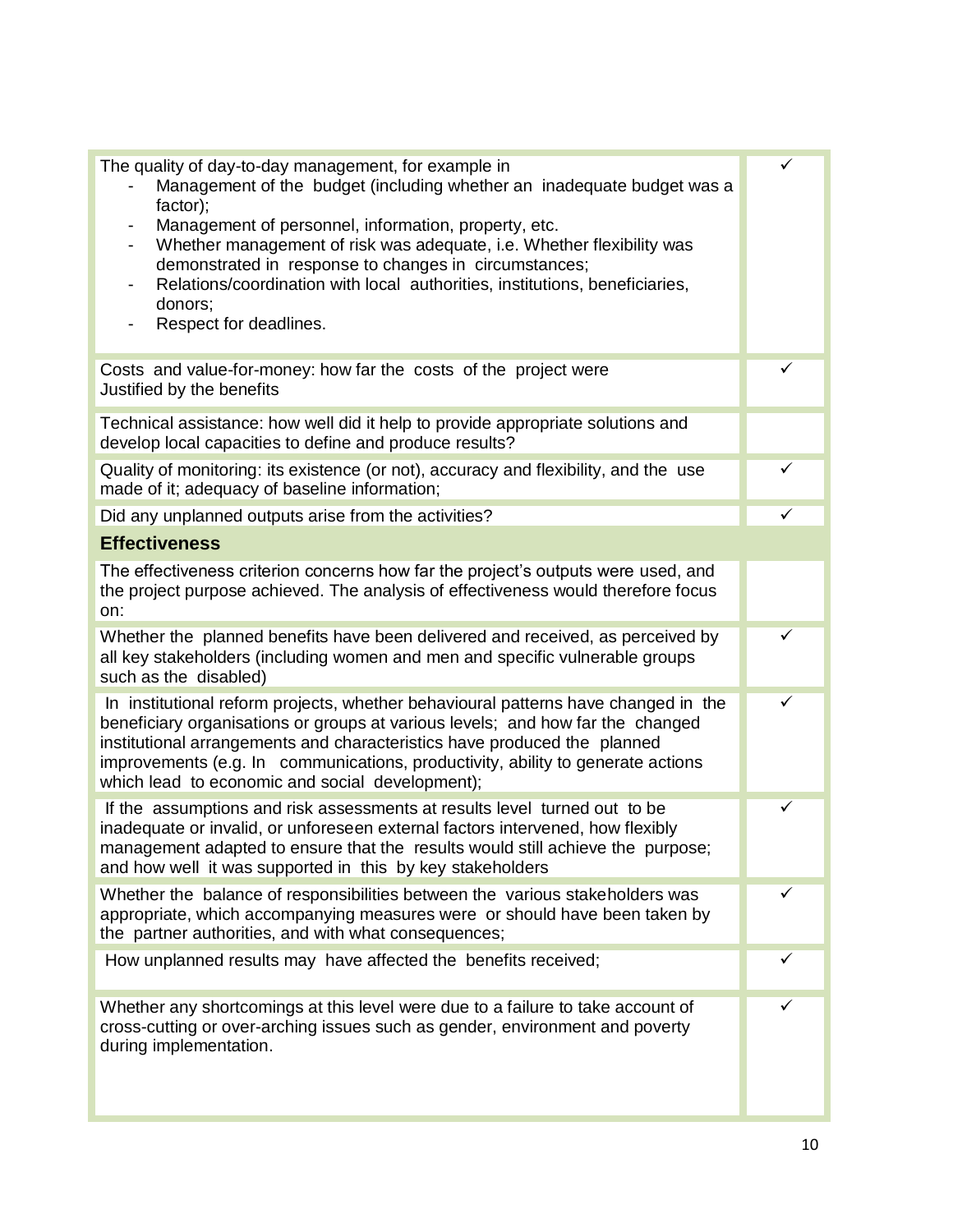| <b>Impact</b>                                                                                                                                                                                                                                                                                                                                                                                                                                                                                                                                                          |              |
|------------------------------------------------------------------------------------------------------------------------------------------------------------------------------------------------------------------------------------------------------------------------------------------------------------------------------------------------------------------------------------------------------------------------------------------------------------------------------------------------------------------------------------------------------------------------|--------------|
| The term impact, sometimes referred to as outcome, denotes the relationship<br>between the project's purpose and goal, that is the extent to which the benefits<br>received by the target beneficiaries had a wider overall effect on larger numbers<br>of people in the sector or region or in the country as a whole<br>At Impact level the analysis generally examines such aspects as:                                                                                                                                                                             |              |
| to what extent the planned goal have been achieved, and how far that was directly<br>due to the project;                                                                                                                                                                                                                                                                                                                                                                                                                                                               |              |
| in institutional reform projects, how far enhanced economic and social<br>development resulted from improved institutional capabilities and communications                                                                                                                                                                                                                                                                                                                                                                                                             | ✓            |
| In infrastructure-type projects, how far did they also enhance economic and social<br>development beyond the level of their immediate users?                                                                                                                                                                                                                                                                                                                                                                                                                           | $\checkmark$ |
| if there were unplanned impacts, how they affected the overall impact;                                                                                                                                                                                                                                                                                                                                                                                                                                                                                                 | $\checkmark$ |
| where appropriate, all gender-related, environmental and poverty- related impacts<br>were achieved; and                                                                                                                                                                                                                                                                                                                                                                                                                                                                | ✓            |
| How the economic effects were spread between economic growth, salaries and<br>wages, foreign exchange, and budget, and how this relates to the project's overall<br>objectives.                                                                                                                                                                                                                                                                                                                                                                                        | ✓            |
| <b>Sustainability</b>                                                                                                                                                                                                                                                                                                                                                                                                                                                                                                                                                  |              |
| Sustainability, relates to whether the positive outcomes of the project at purpose<br>level are likely to continue after external funding ends.                                                                                                                                                                                                                                                                                                                                                                                                                        |              |
| An analysis of sustainability would therefore focus on such issues as:                                                                                                                                                                                                                                                                                                                                                                                                                                                                                                 |              |
| Ownership of objectives and achievements, e.g.<br>How far all stakeholders were consulted on the objectives from the<br>outset, and<br>Whether they agreed with them and remained in agreement throughout the<br>duration of the project;                                                                                                                                                                                                                                                                                                                              | ✓            |
| With adequate and trained staff, sufficient budget and equipment?);<br>whether project participants were properly prepared for taking over, technically,<br>financially and managerially;                                                                                                                                                                                                                                                                                                                                                                              | ✓            |
| The adequacy of the project budget for its purpose;                                                                                                                                                                                                                                                                                                                                                                                                                                                                                                                    | ✓            |
| Socio-cultural factors -<br>Whether the project is in tune with local perceptions of needs and of ways of<br>producing and sharing benefits;<br>Whether it respects local power-structures, status systems and beliefs, and<br>if it seeks to change any of those, how well-accepted are the changes both<br>by the beneficiaries and by others;<br>How well it was based on an analysis of such factors, including beneficiary<br>participation in design and implementation<br>The quality of relations between the external project staff and local<br>communities. | ✓            |
| Financial sustainability<br>Whether the products or services provided were affordable for the                                                                                                                                                                                                                                                                                                                                                                                                                                                                          |              |